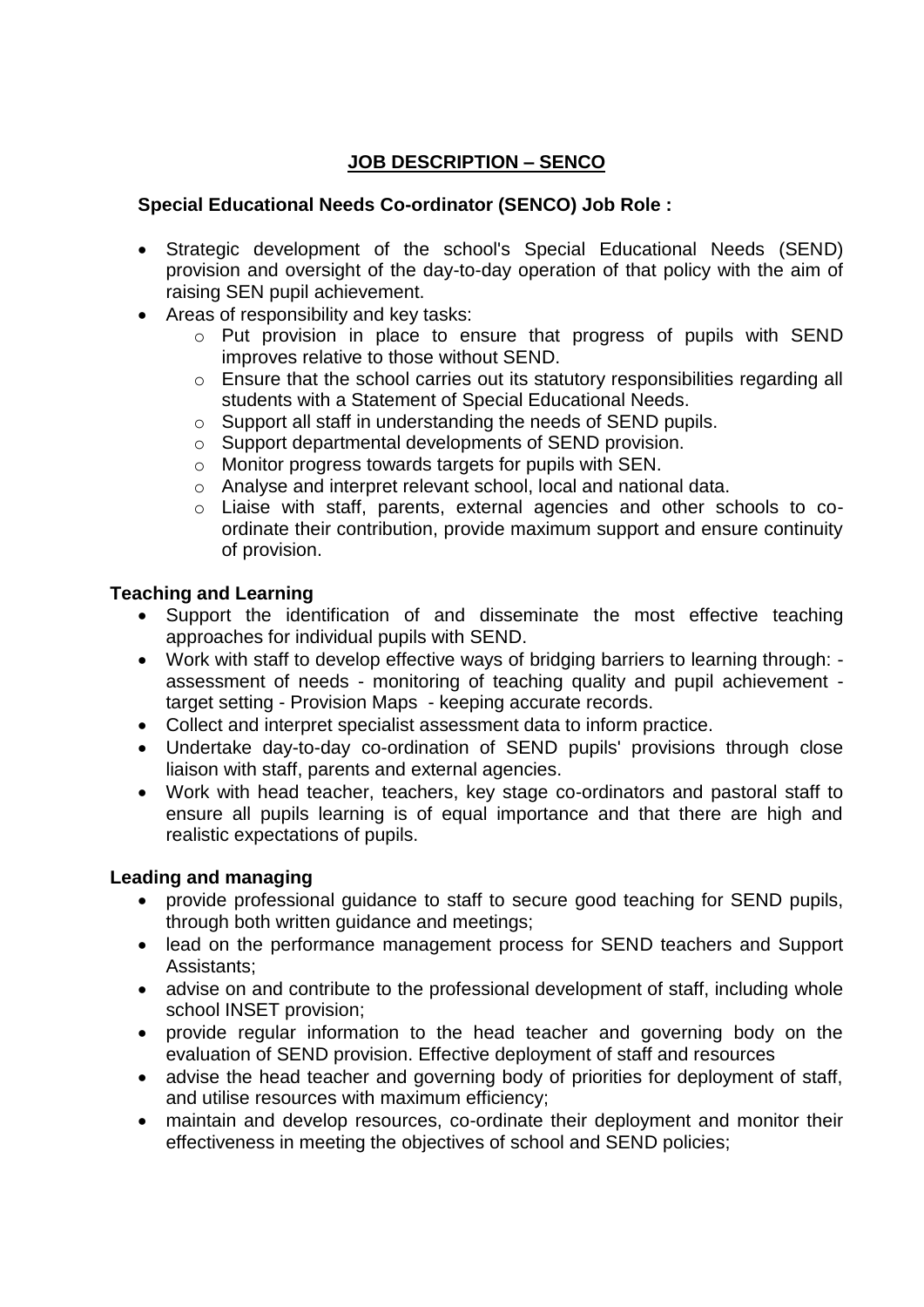- work with external agencies to maximise resources made available eg. Educational Psychologist, SALT etc.
- Co-ordinate all Annual Reviews and reviews of Individual Education Plans where appropriate and attend / chair when necessary.
- Attend Year 6 Annual Reviews for primary pupils with statements to help facilitate continuity and progression through the development of a transition programme.
- Liaise with Year 5 pupils requiring advice about provision. (Secondary School SENDCO).
- Exercise a key role in assisting the headteacher and governors with the strategic development of SEND policy / provision.

| <b>CRITERIA</b>                       | <b>QUALITIES</b>                                                                                                                                                                                                                                                                                                                                                                                                                                                                                                                                                                                                                                      |
|---------------------------------------|-------------------------------------------------------------------------------------------------------------------------------------------------------------------------------------------------------------------------------------------------------------------------------------------------------------------------------------------------------------------------------------------------------------------------------------------------------------------------------------------------------------------------------------------------------------------------------------------------------------------------------------------------------|
| <b>Qualifications</b><br>and training | > Qualified teacher status<br>>NASENCO- National Award for Special Educational Needs Co-<br>ordination<br>$\sum_{ }^{ }$ Degree                                                                                                                                                                                                                                                                                                                                                                                                                                                                                                                       |
| <b>Experience</b>                     | <b>&gt;Teaching experience (at least 3 year classroom experience)</b><br><b>&gt;</b> Experience of working at a whole-school level<br>Involvement in self-evaluation and development planning<br>>Experience of conducting training/leading INSET<br>$\geq$ Experience deploying and managing support staff<br><b>&gt;</b> Experience of leading support staff appraisals<br>$\blacktriangleright$ Experience of writing action plans and contributing to the School<br>Development Plan (SDP)                                                                                                                                                        |
| <b>Skills and</b><br>knowledge        | Sound knowledge of the SEND Code of Practice<br>>Understanding of what makes 'quality first' teaching, and of effective<br>intervention strategies<br>> Ability to plan and evaluate interventions<br>>Data analysis skills, and the ability to use data to inform provision<br>planning<br>>Ability to action plan and contribute to the whole School Development<br>Plan (SDP)<br>> Effective communication and interpersonal skills<br>>Ability to build effective working relationships with children, staff and<br>parents<br>> Ability to report to governors<br>> Ability to influence and negotiate<br><b>&gt;</b> Good record-keeping skills |

# **PERSON SPECIFICATION – SENCO**